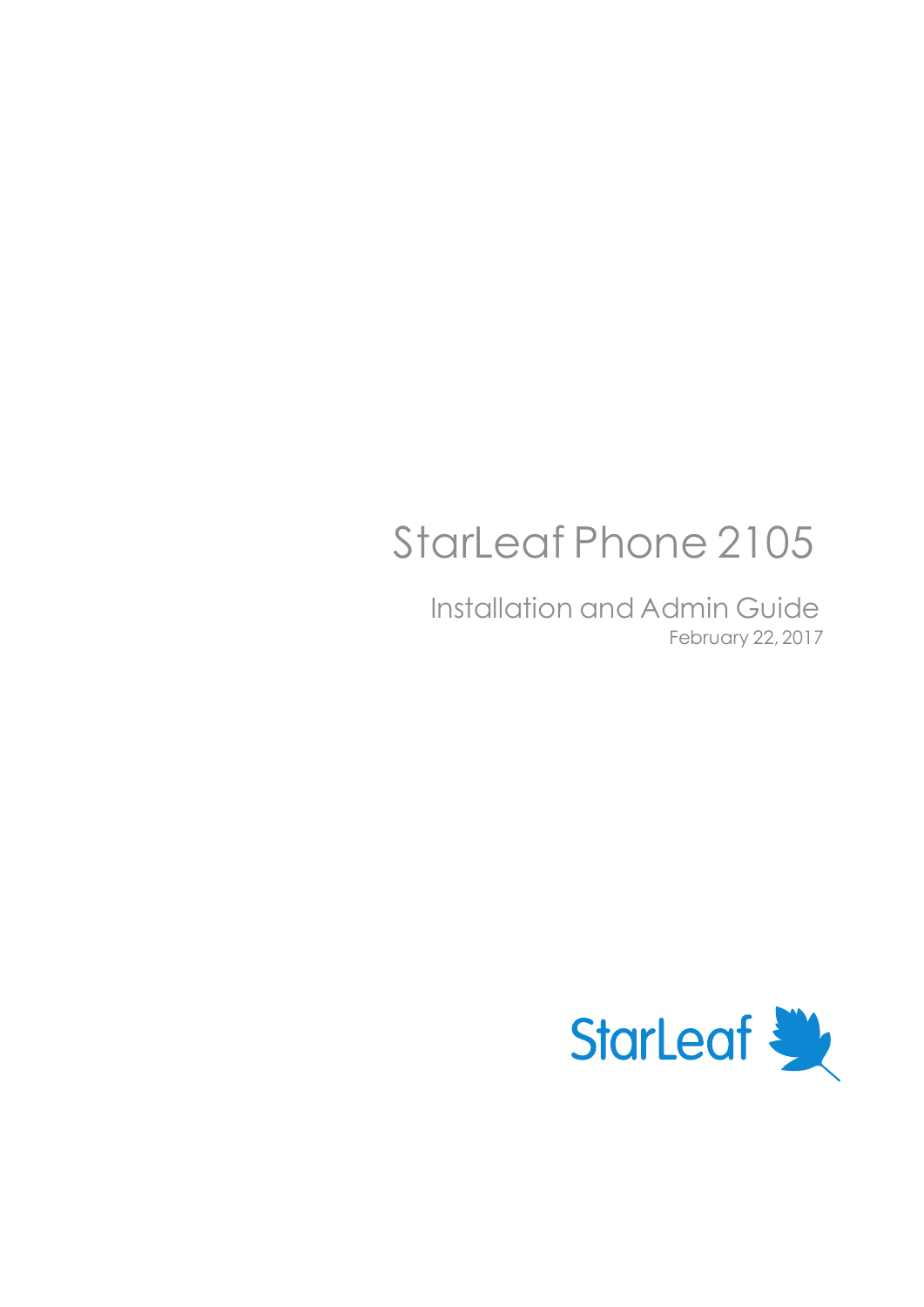# **Contents**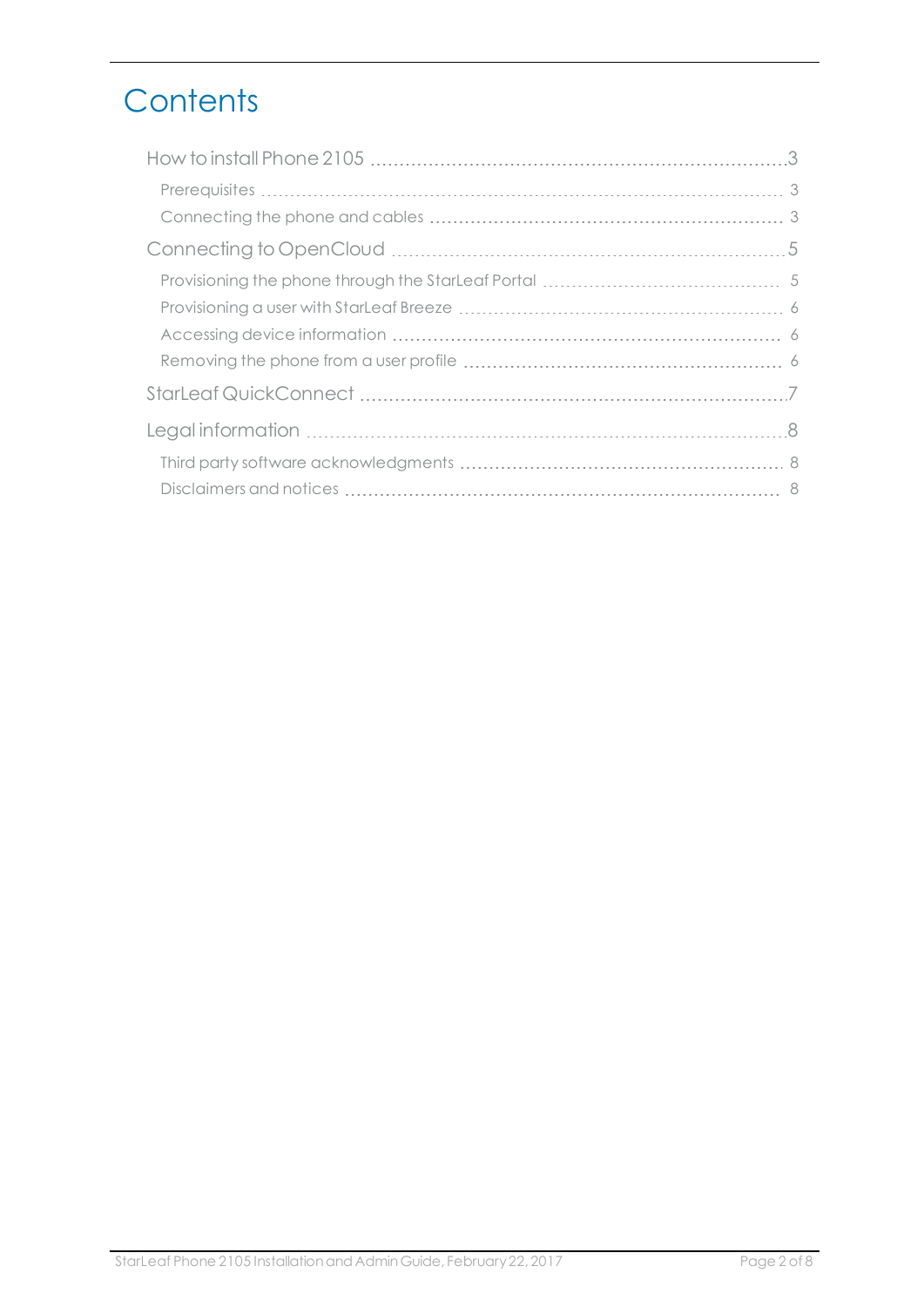# <span id="page-2-0"></span>**How to install Phone 2105**

<span id="page-2-1"></span>Before installing your phone, refer to the safety information at: [www.starleaf.com/safety.](https://www.starleaf.com/safety)

#### **Prerequisites**

Before installing the StarLeaf Phone 2105, ensure you have the following package contents:

- **starLeaf phone unit**
- Phone base
- <sup>n</sup> Handset
- **Handset cord**
- <span id="page-2-2"></span>**n** Ethernet cable

#### **Connecting the phone and cables**

1. Connect the base to the body of the phone.



2. Using the supplied handset cable, connect the handset of the phone to the handset port on the rear of the phone. The handset port is marked with the symbol.



3. Connect one end of the supplied Ethernet cable to the network port on the rear of the phone.

The network port is marked with the  $\frac{1}{n}$  symbol.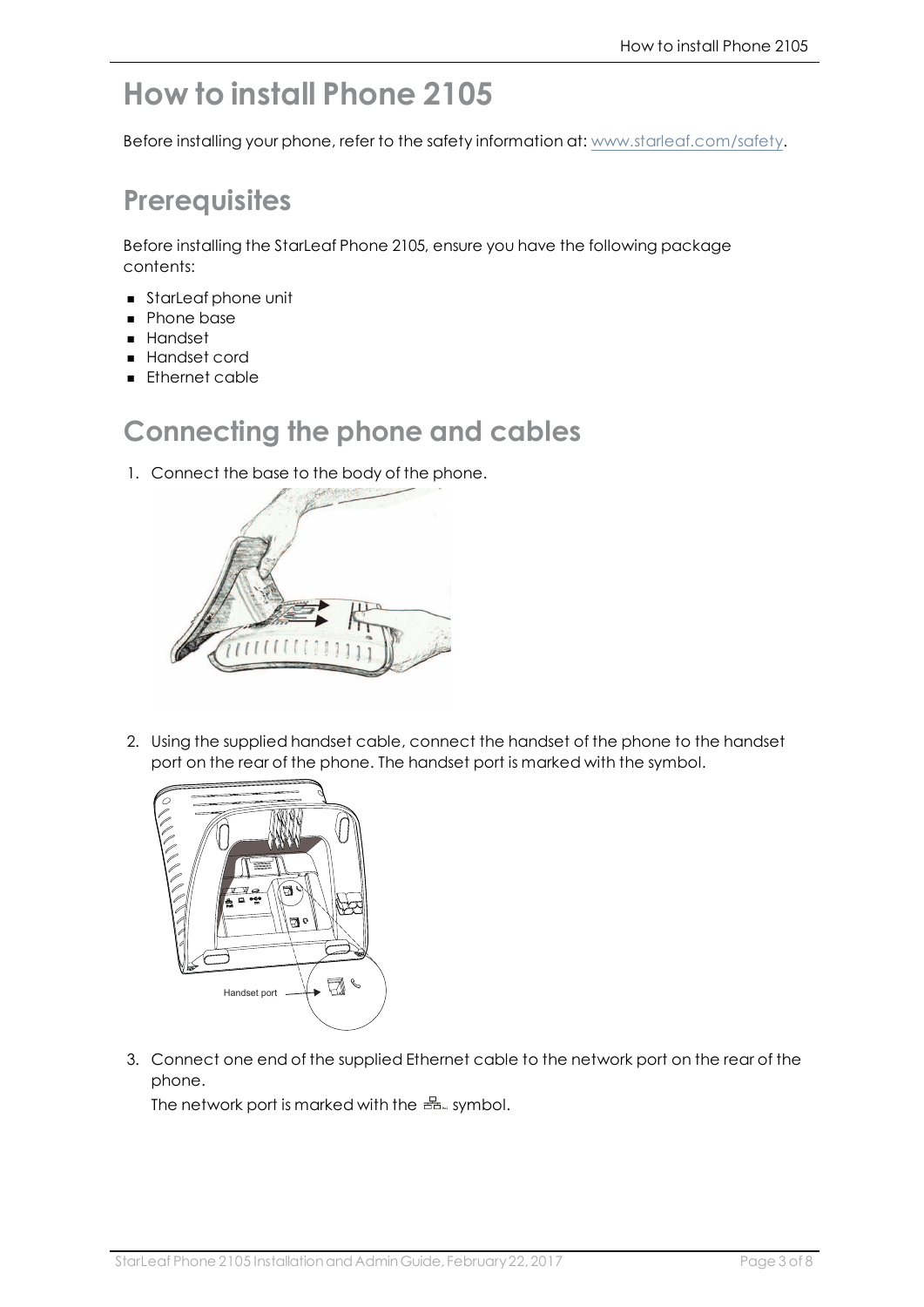

4. Connect the other end of the cable to a Power over Ethernet (POE) switch port in your network. The Ethernet port is a 10/100/1000 Mbit/s port and is set to 'auto' by default.

**Note:** In all cases, the speed and duplex settings at either end of the connection must be identical (both set to 'auto'). Using non-matching settings causes severe packet loss.

**Note:** If you do not have a POE switch port in your network, you can opt to power the phone with an AC/DC adaptor. Connect the adaptor to the DC +5V port and connect the adaptor to the mains power supply. The necessary adaptor and power cable for non-POE setups are not supplied with the phone.

5. Use the cable guides to channel your cables through the base of the phone. This allows your phone to sit firmly on your desk.

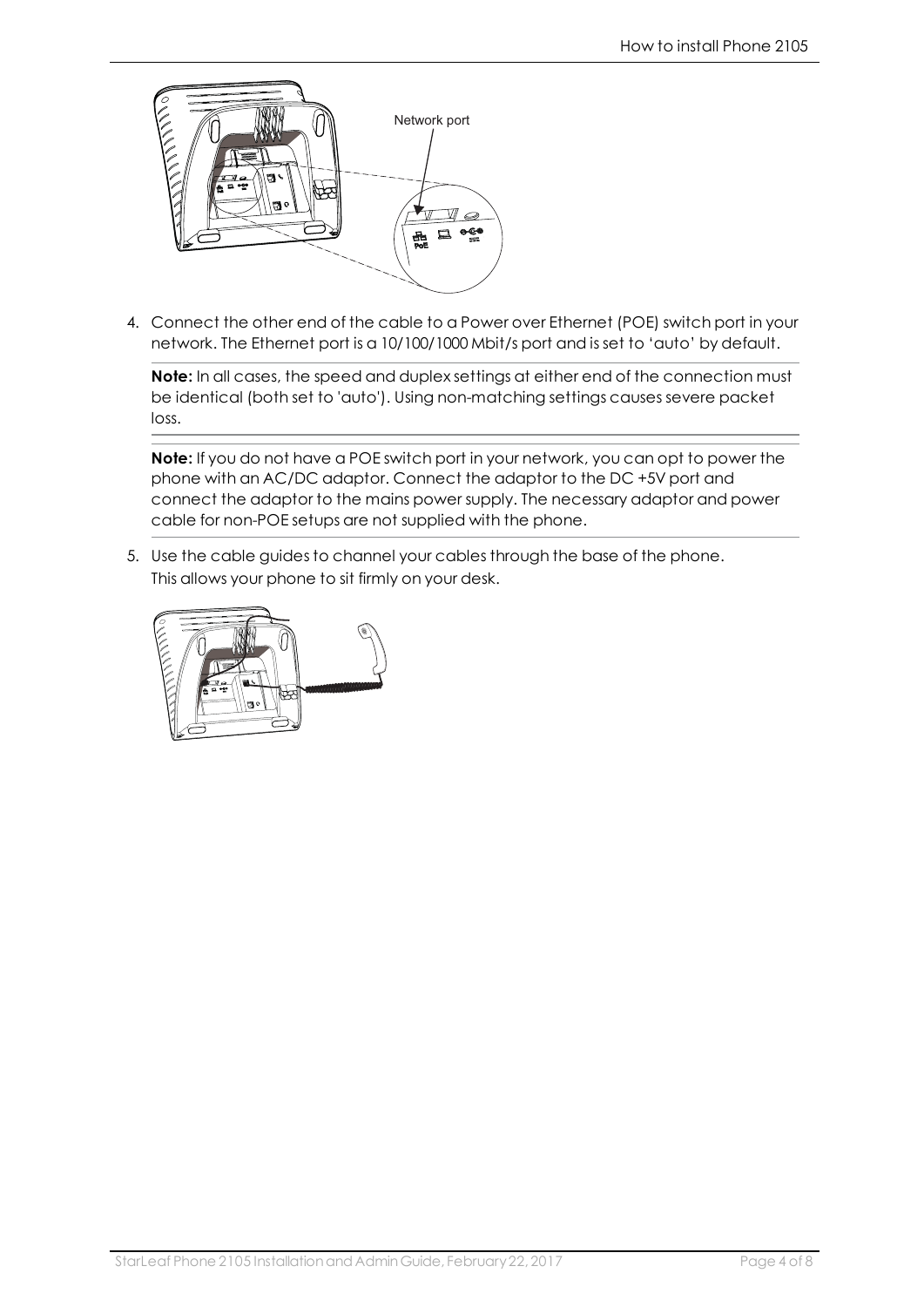## <span id="page-4-0"></span>**Connecting to OpenCloud**

The phone must be provisioned using the StarLeaf Portal. The StarLeaf Portal allows you to manage all StarLeaf endpoints in your organization, and to quickly make changes to any number of users/endpoints from within one account. For more information on Portal management, refer to the StarLeaf [Knowledge](https://support.starleaf.com/) Center.

## <span id="page-4-1"></span>**Provisioning the phone through the StarLeaf Portal**

Either you or your reseller can register the phone using the StarLeaf Portal. To do this:

- 1. Log in to the StarLeaf Portal.
- 2. Go to **User > Add User**. You will see the **Add User** page:

| john.doe@example.com | Language:<br>Show time zones for region:<br>Time zone:<br>conferences: @ | - DEFAULT: English -<br>٠<br><b>US</b> (Central)<br>۰<br>- DEFAULT: [UTC-06] America/Chicago (C) =<br>Layout for QuickMeet <sup>@</sup> Use organization default |
|----------------------|--------------------------------------------------------------------------|------------------------------------------------------------------------------------------------------------------------------------------------------------------|
|                      |                                                                          |                                                                                                                                                                  |
|                      |                                                                          |                                                                                                                                                                  |
|                      |                                                                          |                                                                                                                                                                  |
|                      |                                                                          |                                                                                                                                                                  |
|                      |                                                                          |                                                                                                                                                                  |
|                      |                                                                          |                                                                                                                                                                  |
|                      |                                                                          | <b><i><u>STERNESS</u></i></b>                                                                                                                                    |
|                      |                                                                          | --<br>$\odot$                                                                                                                                                    |
|                      |                                                                          | $\odot$                                                                                                                                                          |
| Breeze enabled       |                                                                          | $\odot$                                                                                                                                                          |
|                      | $-$ NONE $-$                                                             |                                                                                                                                                                  |

- 3. Provide the following user information:
	- **Email address:** A user's email address is the unique identifier for that user. They receive an activation email to this email address. The user is not able to change the email address and uses it to log in to the StarLeaf Portal. The email address is a video address that any other StarLeaf user can dial to reach this user
	- <sup>l</sup> **First** and **Last name**: A user's first and last name are displayed on the StarLeaf device. The names are also used in the directory, in voice and videomail, and when sending invites to conferences and invites to use StarLeaf Breeze

**Note:** When inputting names and addresses into the StarLeaf Portal, bear in mind that the phone supports European accented characters, but does not support far eastern characters.

- <sup>l</sup> **Optional contact details**: Cell, Work, and Home numbers. If specified, these appear in the company address book
- <sup>l</sup> **Enable video mail**: Ensure that this is selected in order for users to receive voicemail, or video mail on Breeze. If you deselect this, the user is not able to use voicemail at all on the phone
- <sup>l</sup> **Optional overrides for language and time zone**: the time zone is used for StarLeaf devices and for StarLeaf voice and video messages
- 4. Register the endpoint as a phone by opening the **Hardware endpoint** dropdown and setting the **Type** to *StarLeaf Phone 2105*.

| Hardware endpoint       |        |                     |                    |  |                                             |
|-------------------------|--------|---------------------|--------------------|--|---------------------------------------------|
| <b>Device selection</b> |        |                     | Device information |  |                                             |
|                         | Type:  | StarLeaf Phone 2105 | ٠                  |  | Quick-connect code: Press Apply to generate |
| <b>Basic settinas</b>   |        |                     |                    |  |                                             |
| Don't send settinas a   | email: |                     |                    |  |                                             |

- 5. Choose whether or not to send this user their account settings by email.
- 6. Click **Apply** to submit the configuration. OpenCloud generates a unique QuickConnect code for this user. Refer to StarLeaf [QuickConnect](#page-6-0) (p7) for more information on how to use this code.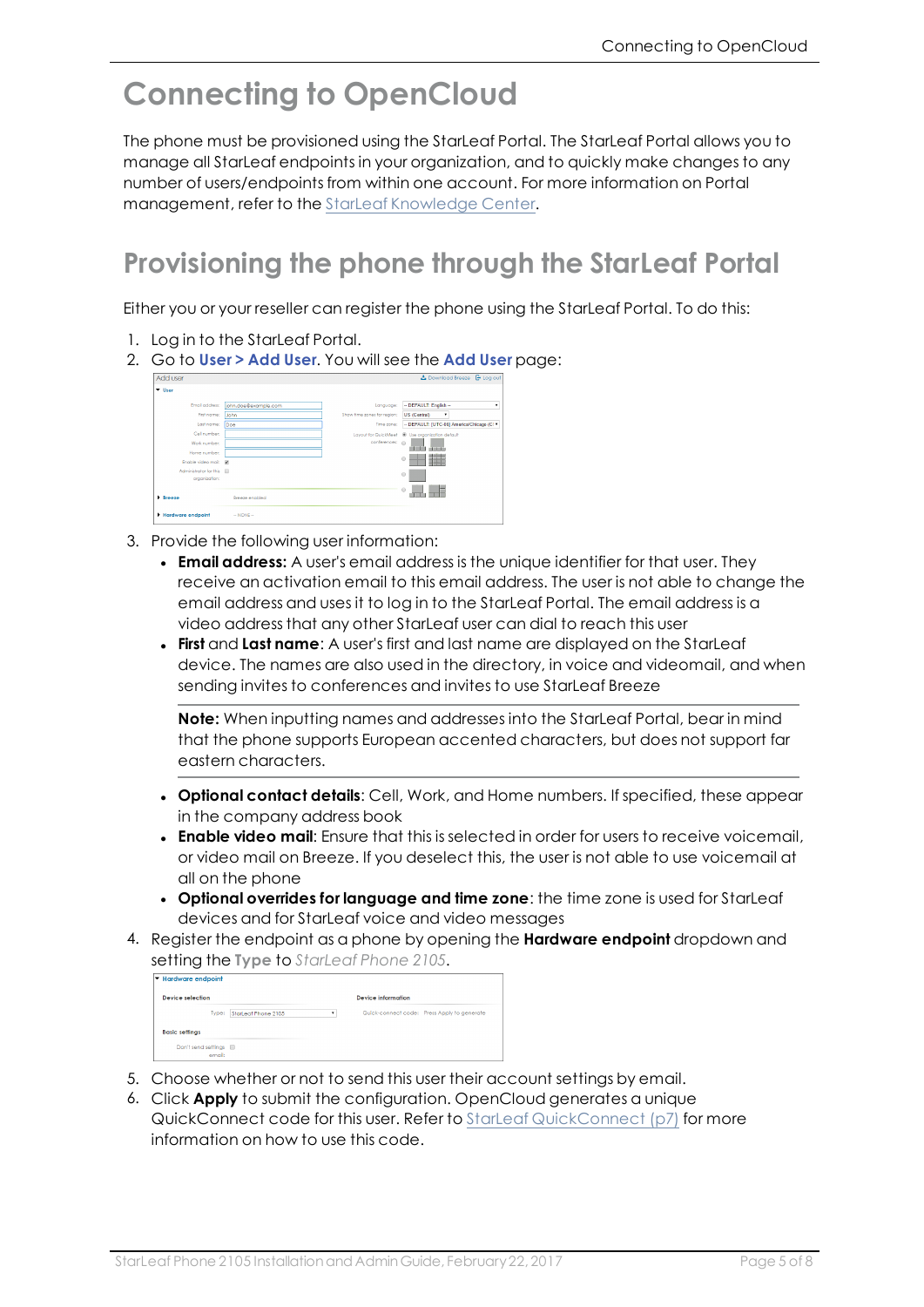#### <span id="page-5-0"></span>**Provisioning a user with StarLeaf Breeze**

The StarLeaf Phone 2105 works in conjunction with StarLeaf Breeze. Allowing the user to have access to Breeze ensures they can set their favorites and manage their contacts on the phone. This access can be given on user creation, or by editing an existing user profile.

1. In the **Add User** or **Edit User** page, open the Breeze section and select **Allow Breeze**. The Breeze login name is the user's email address.

| ▼ Breeze |               |   |
|----------|---------------|---|
|          | Allow Breeze: | ✔ |

2. Click **Apply** to submit the configuration changes. The user receives an account activation email with instructions for that user to activate their account. During the account activation, the user is provided with download instructions for Breeze.

**Note:** The **Advanced** settings for both Breeze and hardware endpoints concern bandwidth capping and you should not alter these settings under most circumstances. Refer to the online help in the StarLeaf Portal for more information. Also note that the **Advanced** settings are not available to all organizations.

## <span id="page-5-1"></span>**Accessing device information**

When the phone has been provisioned, you can view the serial number, MAC address, and device version number on both the phone and the user's profile on the StarLeaf

Portal. To view the device information on the phone, press the  $\bigstar$  soft key. To view the device information on the StarLeaf Portal, go to the **User > Edit User** page and open the Hardware endpoint section.

## <span id="page-5-2"></span>**Removing the phone from a user profile**

To disassociate the phone from a given user, set the user endpoint **Type** to *None* and click **Apply**. Disassociating the phone from a user returns the phone to its factory default settings, and returns the phone display screen to the QuickConnect code screen.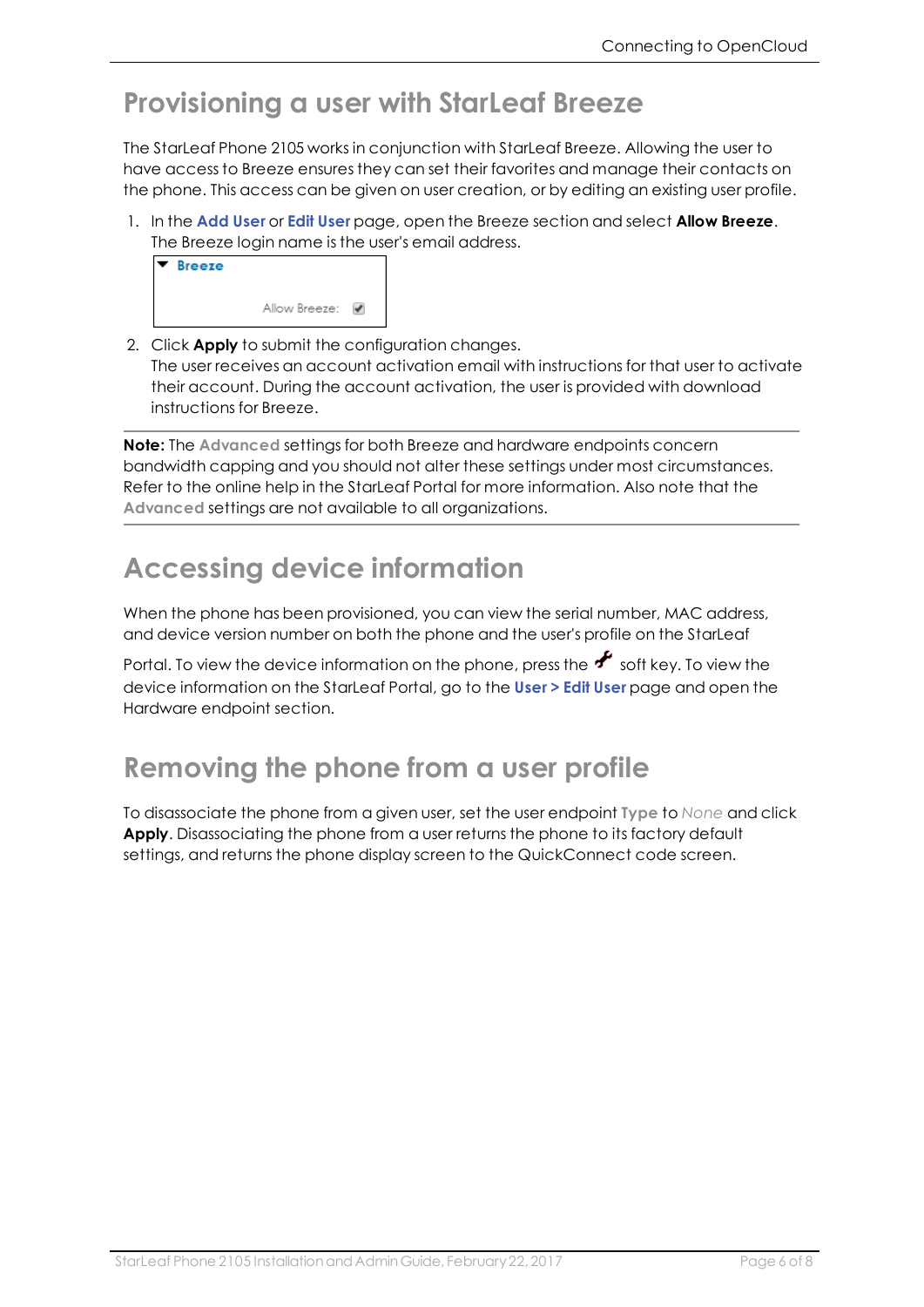## <span id="page-6-0"></span>**StarLeaf QuickConnect**

When you power the phone for the first time, it displays the StarLeaf QuickConnect screen. Enter your QuickConnect code, provided when you provision the phone in the StarLeaf Portal. If you do not have one, contact your reseller or StarLeaf technical support.

| Quick-connect code: |  |
|---------------------|--|
|                     |  |

When you have entered the QuickConnect code, the phone checks if there is an upgrade available. If there is, it upgrades itself and restarts.

If the software download is interrupted, for instance, if the phone is disconnected during download, the Phone 2105 recovers and attempts to download the code again when it next connects.